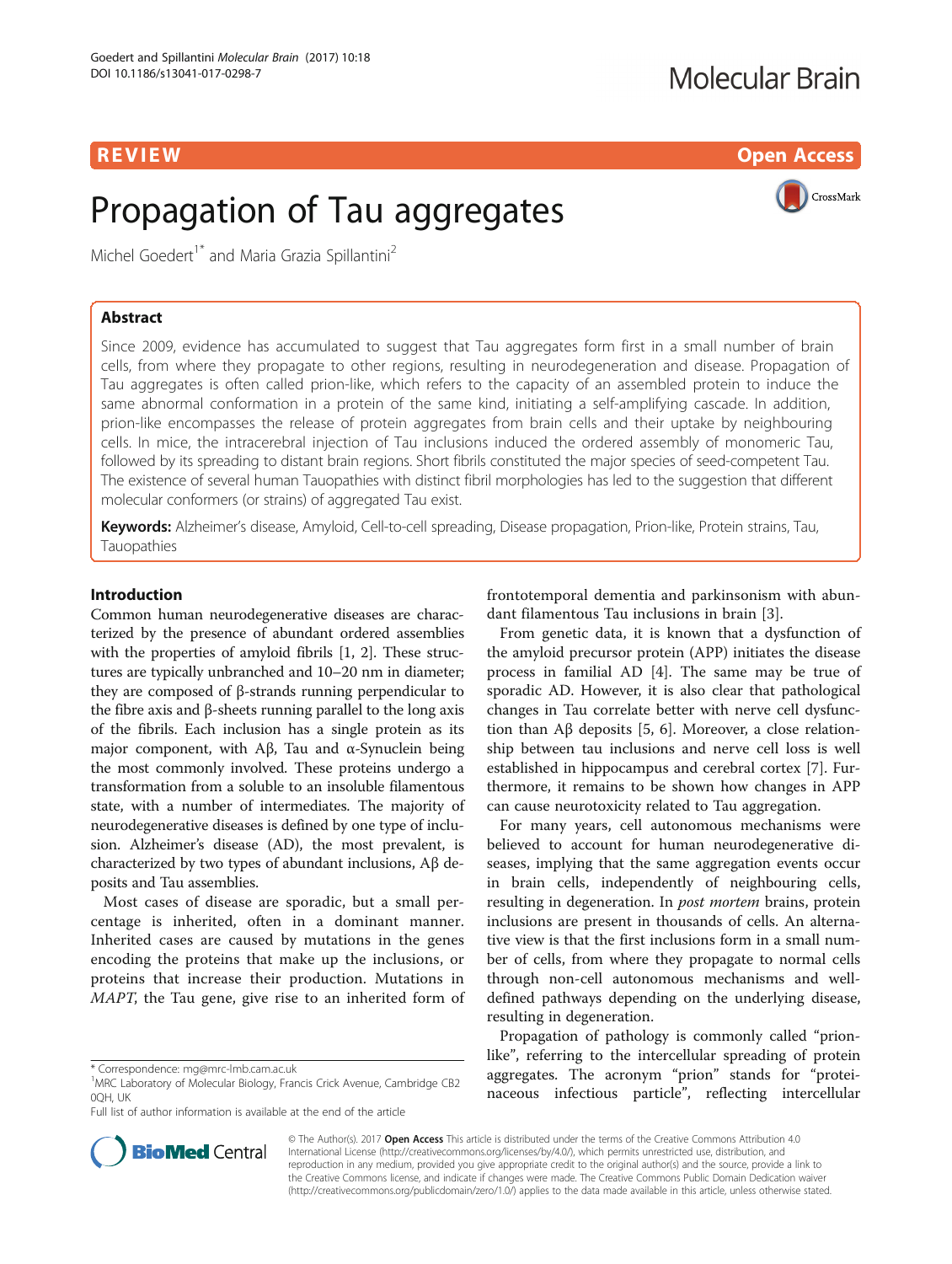<span id="page-1-0"></span>propagation and interorganismal transmission [[8\]](#page-6-0). There is no evidence to suggest that Tauopathies can transfer between humans, hence the use of "prion-like." Propagation of aggregates requires their release into the extracellular space, uptake by connected cells and seeded aggregation of soluble proteins. Studying the underlying mechanisms may lead to the identification of novel therapeutic targets.

# TAU isoforms

Six Tau isoforms are expressed in adult human brain (Fig. 1a) [[9\]](#page-6-0). They range from 352 to 441 amino acids and are produced by alternative mRNA splicing of transcripts from MAPT. The six isoforms are natively unfolded and differ by the presence or absence of inserts of 29 or 58 amino acids in the amino-terminal half, and the

inclusion or not, of the 31 amino acid repeat encoded by exon 10 of MAPT in the carboxy-terminal half. Inclusion of exon 10 results in the production of three Tau isoforms with four repeats each (4R), and its exclusion in a further three isoforms with three repeats each (3R). Big Tau, which carries an additional large exon in the amino-terminal half, is expressed in the peripheral nervous system [[10, 11\]](#page-6-0). Together with some adjoining sequences, the repeats constitute the microtubule-binding domains of Tau [[12](#page-6-0)].

The dwell time of Tau on individual microtubules is short and not significantly different between isoforms [[13,](#page-6-0) [14\]](#page-7-0). Tau promoted microtubule assembly in the processes of differentiated PC12 cells, but it is not clear if it also stabilised microtubules. Its short dwell time on microtubules makes it possible for Tau to interact with



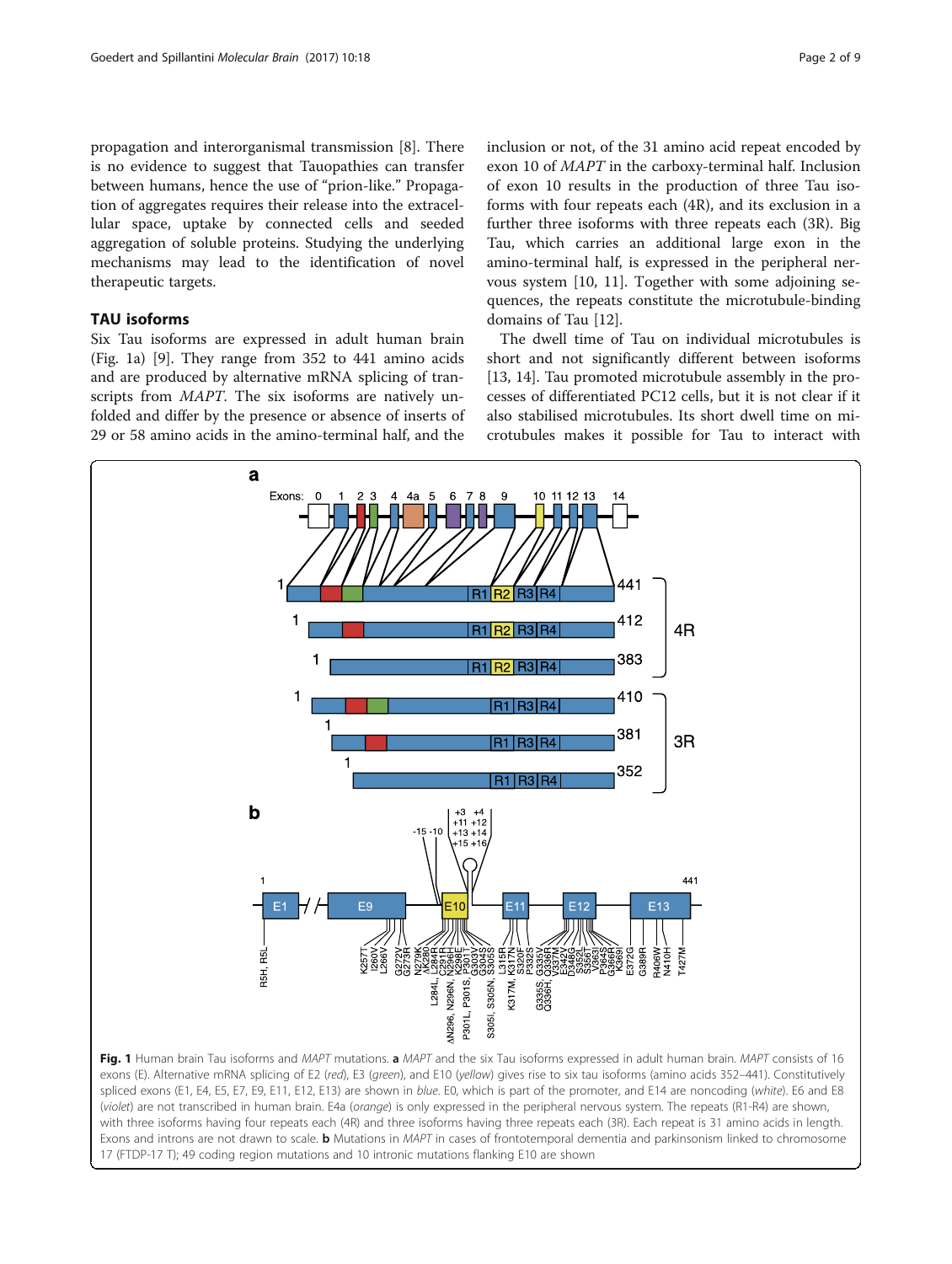additional molecules, such as actin and protein phosphatase 2A. In brain, Tau is subject to a number of posttranslational modifications, including phosphorylation, acetylation, methylation, glycation, isomerisation, O-GlcNAcylation, nitration, sumoylation, ubiquitination and truncation [\[15](#page-7-0)].

Similar amounts of 3R and 4R Tau are expressed in the cerebral cortex of adults [\[16](#page-7-0)]. In developing human brain, only the shortest Tau isoform is present. 3R, 4R and 5R Tau isoforms are found in the brains of adult chickens [[17\]](#page-7-0), whereas most adult rodents express only 4R Tau. What is conserved between species is the expression of one hyperphosphorylated 3R Tau isoform lacking amino-terminal inserts during vertebrate development. Similar repeats are present in the high-molecular weight proteins MAP2 and MAP4 [[18, 19](#page-7-0)]. It has been suggested that MAP4 derives from a non-vertebrate ancestor, whereas MAP2 and Tau may have shared a more recent common ancestor [[20\]](#page-7-0). The genomes of Caenorhabditis elegans and Drosophila melanogaster each encode one protein with Tau-like repeats [[21](#page-7-0), [22](#page-7-0)].

# TAU assembly

Full-length Tau assembles into filaments through some of its repeats and adjoining sequences, with the aminoterminal half and most the carboxy-terminus forming the fuzzy coat [\[23](#page-7-0)–[27\]](#page-7-0). Tau filaments from AD brain and those assembled from expressed protein have a cross-β structure characteristic of amyloid fibrils [\[28](#page-7-0)], with their cores consisting of approximately 90 amino acids. The core of Tau filaments overlaps with part of the region that binds to microtubules, implying that pathological assembly and physiological function are mutually exclusive.

Phosphorylation of Tau negatively regulates its ability to interact with microtubules and filamentous Tau is abnormally hyperphosphorylated [[29](#page-7-0)]. It remains to be seen if phosphorylation is a trigger for aggregation. Many publications equate Tau phosphorylation with aggregation. This may not be correct. It has for instance been shown that highly phosphorylated Tau forms in a reversible fashion during hibernation [\[30](#page-7-0)].

In AD, chronic traumatic encephalopathy (CTE), postencephalitic parkinsonism and several other Tauopathies, all six isoforms are present in the disease filaments [[1\]](#page-6-0). In AD, filaments are either paired helical or straight, with both types sharing a common structural subunit [\[31\]](#page-7-0). In other diseases-such as progressive supranuclear palsy (PSP), corticobasal degeneration (CBD), argyrophilic grain disease (AGD), globular glial Tauopathy (GGT) and agingrelated Tau astrogliopathy (ARTAG)-only isoforms with 4R Tau are found in the filaments [[1\]](#page-6-0). In Pick's disease (PiD), 3R Tau isoforms predominate in the inclusions [[1](#page-6-0)].

Unlike AD, these diseases lack Aβ deposits. The morphologies of Tau filaments in different diseases vary, even when they are made of the same isoforms.

It has been suggested that patients with AD-type neurofibrillary degeneration restricted to medial temporal lobe and hippocampus, who lack Aβ deposits, suffer from "primary age-related Tauopathy" (PART), a condition that differs from AD [[32\]](#page-7-0). It has also been proposed that tangle-only dementia (TD), a relatively rare form of dementia, represents a severe form of PART. However, the view that PART is different from AD has been challenged, because it is clinically and neuropathologically similar to what appear to be the early pathological stages of AD [\[33](#page-7-0)].

The interaction in vitro between unphosphorylated, full-length, recombinant Tau and some negatively charged compounds, such as sulphated glycosaminoglycans, results in filament assembly [[34](#page-7-0), [35\]](#page-7-0). Filaments are decorated by antibodies directed against the amino-and carboxy-termini of Tau, but not by an antibody directed against the repeats. These findings, which indicate that the repeat region is inaccessible to the antibody, are identical to those obtained in AD and other human Tauopathies [[36\]](#page-7-0). However, the mechanisms leading to filament formation inside human brain cells in sporadic Tauopathies remain to be identified. Heparin is probably not involved.

Hexapeptide sequences in R2 (amino acids 275–280, VQIINK) and R3 (amino acids 306–311, VQIVYK) are essential for Tau filament assembly [[37, 38\]](#page-7-0). Microcrystals of a peptide comprising residues 306–311 formed steric zippers [[39](#page-7-0)]. In complex with microtubules, these hexapeptide sequences are in a hairpin conformation [[40\]](#page-7-0), consistent with the view that microtubule binding and pathological assembly of Tau are mutually exclusive. Residues 310–313 in Tau (YKPV) differ from the equivalent residues in MAP2 (TKKI). When the latter were changed to YKPV, MAP2c also assembled into filaments [[41\]](#page-7-0). The longest human brain Tau isoform (2N4R, 441 amino acids) contains cysteines in R2 (residue 291) and R3 (residue 322). Intra-and intermolecular disulphide bonds may play a role in the assembly of 3R and 4R Tau into filaments.

# Genetics of MAPT

The link between Tau dysfunction and neurodegeneration was established through human genetics. In June 1998, mutations in MAPT were reported in a dominantly inherited form of frontotemporal dementia and parkinsonism linked to chromosome 17q21-22 [[42](#page-7-0)–[44](#page-7-0)]. Fifty-nine pathogenic MAPT mutations had been identified by January 2017 (Fig. [1b](#page-1-0)). Behavioural symptoms are the most common clinical sign. However, language disturbances are sometimes seen, as are signs of parkinsonism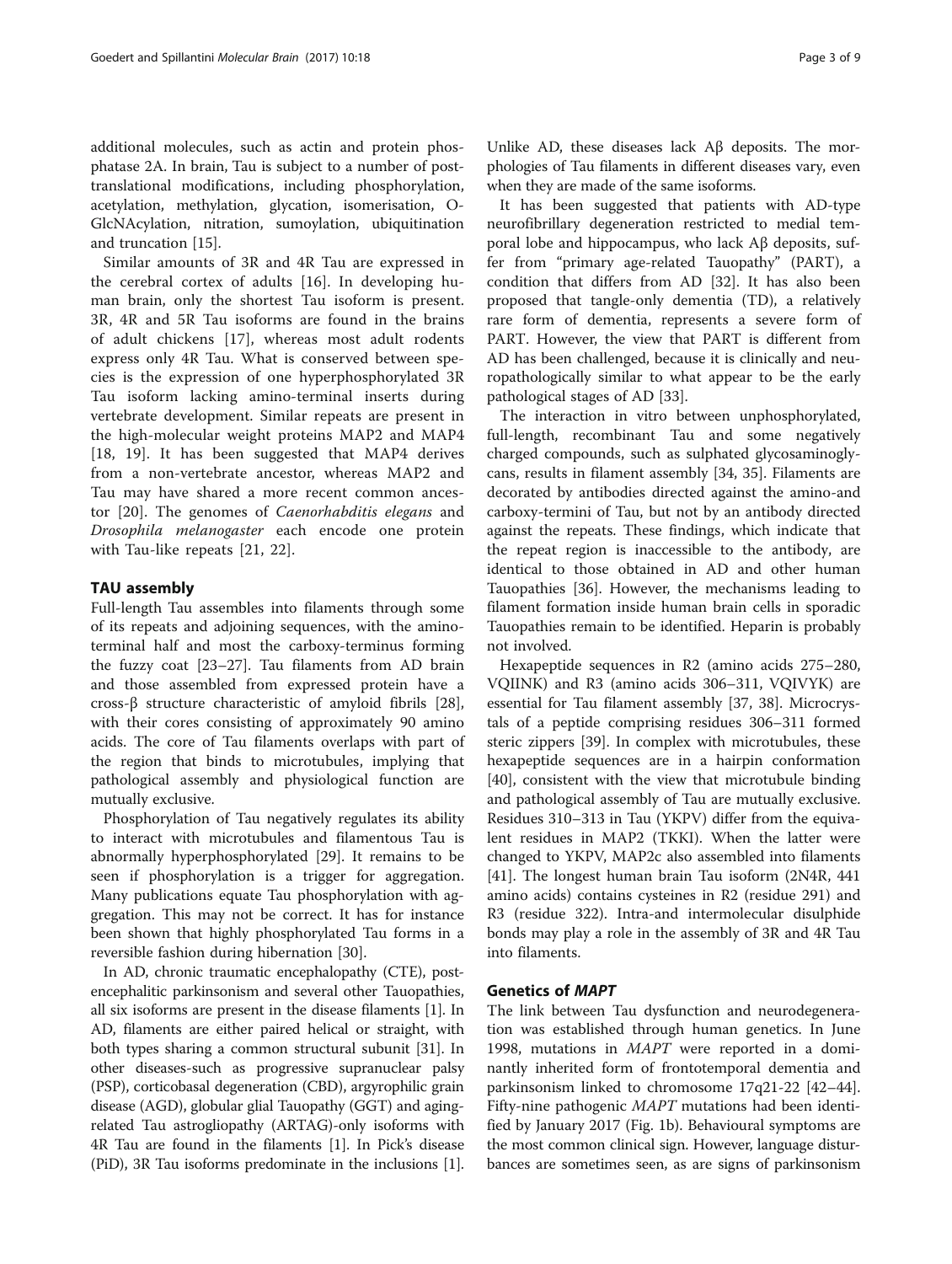and motor neuron disease. The ages of onset are variable, but can be as early as in the third decade. MAPT mutations are always associated with abundant Tau inclusions in nerve cells or in both nerve cells and glial cells [\[3\]](#page-6-0). By electron microscopy, Tau filament morphologies vary [[45](#page-7-0)].

Mutations in MAPT account for around 5% of cases of FTD. They are concentrated in exons 9–12 (encoding R1-R4) and the introns flanking exon 10, and can be divided into those with a primary effect at the protein level and those affecting the alternative splicing of Tau premRNA (Fig. [1\)](#page-1-0). Mutations that act at the protein level change or delete single amino acids, reducing the ability of Tau to interact with microtubules. Some mutations also promote the assembly of Tau into filaments. Mutations with a primary effect at the RNA level are intronic or exonic and increase the alternative mRNA splicing of exon 10 of MAPT. This affects the ratio of 3R to 4R isoforms, resulting in the relative overproduction of 4R Tau, and its assembly into filaments. In neurons derived from induced pluripotent stem cells of patients with intronic MAPT mutations, 4R Tau was expressed during development, unlike what happens normally [\[46](#page-7-0), [47](#page-7-0)].

Aggregated Tau can show different isoform patterns, depending on the MAPT mutations [[48\]](#page-7-0). Mutations V337M in exon 12 and R406W in exon 13 give rise to insoluble Tau bands of 60, 64 and 68 kDa and a weaker band of 72 kDa. Following dephosphorylation, six bands are present that align with recombinant Tau, like what is seen in AD. The brains of many individuals with MAPT mutations in exons 9–13 (K257T, L266V, ΔK280, S305N, G272V, L315R, S320F, S320Y, P332S, Q336H, Q336R, K369I, E372G and G389R) are characterized by abundant Pick bodies made predominantly of 3R Tau. As in sporadic PiD, insoluble Tau shows strong bands of 60 and 64 kDa. However, in most cases, variable amounts of the 68 and 72 kDa bands are also observed. A third pattern is characteristic of MAPT mutations that affect the alternative mRNA splicing of exon 10 (intronic mutations and exonic mutations N279K, L284L, L284R, ΔN296, N296D, N296H, N296N, S305I, S305N and S305S). Insoluble Tau runs as two strong bands of 64 and 68 kDa and a weaker band of 72 kDa; following dephosphorylation, three bands are present that align with recombinant 4R Tau (isoforms of 383, 412 and 441 amino acids). A similar pattern of pathological Tau bands is observed for mutations in exon 10, such as P301L, which have their primary effects at the protein level. Aggregation of 4R Tau has also been described for mutations I260V in exon 9, K317N in exon 11, E342V in exon 12 and N410H in exon 13, showing that it is possible to alter 3R and 4R Tau mRNAs through mutations located outside exon 10.

In populations of European descent, MAPT is characterised by two haplotypes resulting from a 900 kb inversion (H1) or non-inversion (H2) polymorphism [[49\]](#page-7-0). Inheritance of H1 is a risk factor for PSP, CBD and Parkinson's disease (PD) [[48\]](#page-7-0). This has been confirmed in genome-wide association studies. The association with PD is particularly surprising, since PD is not characterised by the presence of Tau inclusions.

For PSP and CBD, an association has also been found with an allele at the MOBP/SLC25A38 locus, which results in elevated levels of appoptosin, a protein that activates caspase-3, which can cleave Tau [\[50\]](#page-7-0). This may result in increased aggregation of 4R Tau. The association of H1 with PSP had a higher odds ratio than that between APOEε4/ε4 and AD [[51\]](#page-7-0). APOEε4 is the major risk factor allele for late-onset AD [\[52](#page-8-0)]. H2 is associated with increased expression of exon 3 of MAPT in grey matter, suggesting that inclusion of exon 3 is protective [[53\]](#page-8-0). Reduced expression of 1N4R has also been associated with H2 [\[54\]](#page-8-0). Tau isoforms containing exons 2 and 10 promote aggregation, whereas exon 3-containing isoforms are inhibitory [\[55\]](#page-8-0).

Even though all six Tau isoforms form paired helical and straight filaments, there are no known mutations in MAPT that give rise to AD. Tau with an A152T substitution has been reported to be a risk factor for AD, as well as for PSP, CBD and unusual Tauopathies ([\[56](#page-8-0)–[58\]](#page-8-0), but see also [\[59](#page-8-0)]).

## Propagation of TAU aggregates

Tau assembly follows a nucleation-elongation mechanism. Experimentally, nucleation can be circumvented by external seeds of preformed Tau filaments. In 2009, prion-like mechanisms were first implicated in Tau pathology (Fig. [2](#page-4-0)) [\[60](#page-8-0), [61\]](#page-8-0). Since then, evidence has accumulated to suggest that Tau assemblies, when applied extracellularly, can "seed" the formation of aggregates, followed by their spreading to other cells. Because Tau is an intracellular protein, its propagation requires seeding, as well as aggregate uptake and release. Even though monomeric Tau is taken up by cells, from which it can be released, it is probably not able to seed aggregation. Expressed 4R Tau cannot be seeded when it lacks residues 275–280 and 306–311 [\[62\]](#page-8-0). Aggregation inhibitors may thus be able to reduce Tau-induced seeding and spreading.

Uptake of ordered Tau assemblies depends on heparan sulphate proteoglycans at the cell surface and may occur through macropinocytosis, at least in cultured cells [\[63](#page-8-0)]. The seeds probably escape from endosomal vesicles and induce the assembly of cytoplasmic Tau. Following assembly, Tau aggregates are released from cells through ill-defined mechanisms. Intracellular Tau could transfer between cells through tunnelling nanotubes. Alternatively, it could be released into the extracellular space, either freely or inside vesicles. Antibodies may be able to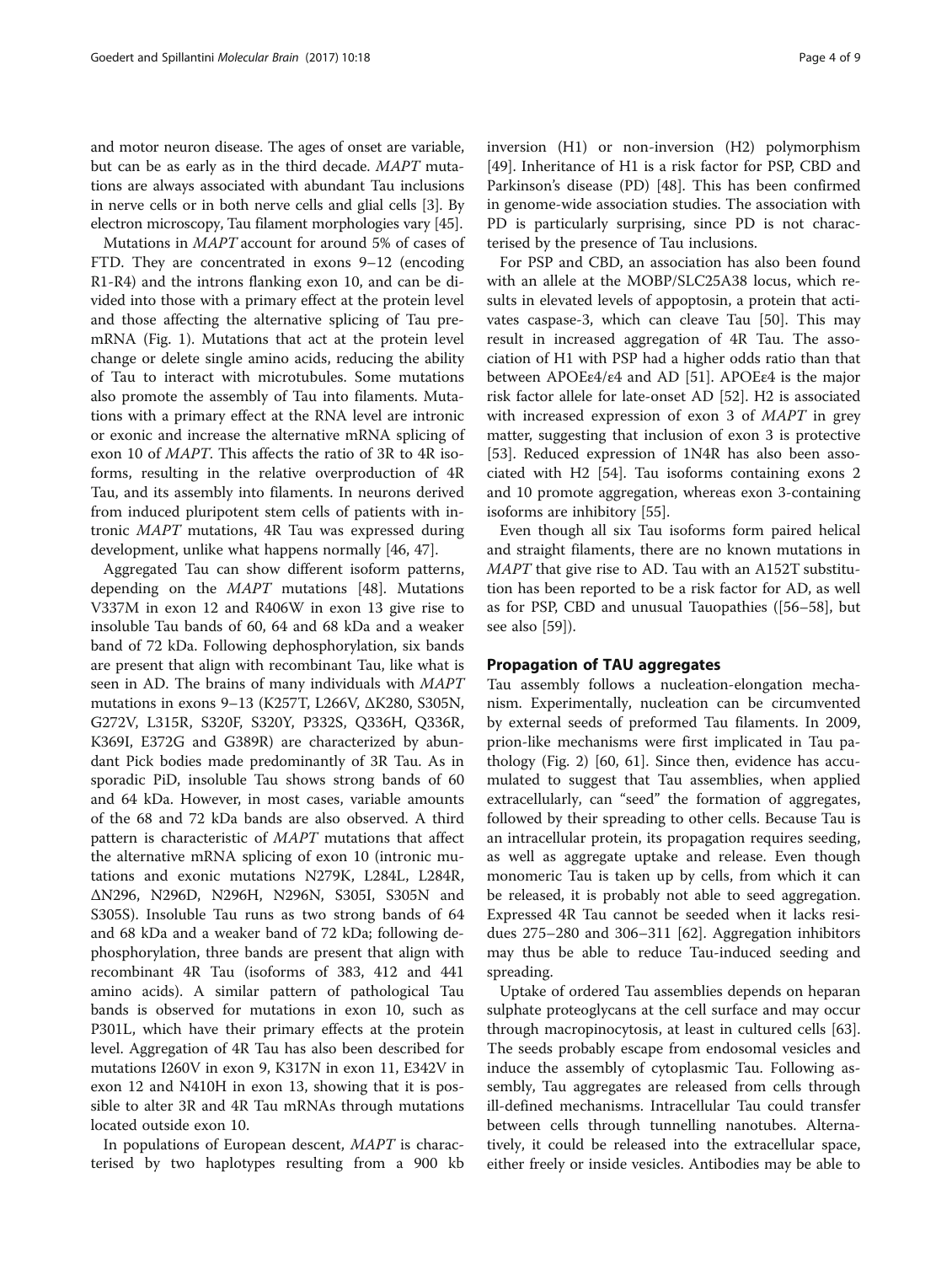<span id="page-4-0"></span>

target extracellular Tau aggregates, provided they are not transported in vesicles. Passive immunisation with anti-Tau antibodies has been shown to reduce the amounts of aggregated, hyperphosphorylated Tau in transgenic mice [\[64](#page-8-0)–[66](#page-8-0)]. Similarly, antisense oligonucleotides reduced Tau pathology [\[67](#page-8-0)]. The aggregation of Tau is known to be concentration-dependent. Tau assemblies can enter cells, where they are detected and neutralised via a danger response mediated by bound anti-Tau antibodies and the cytosolic Fc receptor tripartite motif protein 21 (TRIM21) [[68](#page-8-0)].

Microglial cells have been reported to promote Tau propagation through exosome-dependent mechanisms [[69](#page-8-0)]. A separate study concluded that Tau was released from cells through an exosome-independent pathway that required heat shock cognate 70, its co-chaperone DnaJ and synaptosomal-associated protein 23 [\[70\]](#page-8-0). This work probably described the release of aggregation-incompetent soluble tau. By contrast, optogenetic and chemogenetic approaches have shown that an increase in neural activity can accelerate Tauopathy in transgenic mice [[71](#page-8-0)].

Tau seeds do not need to be phosphorylated, even though seeded Tau aggregates are hyperphosphorylated [\[62](#page-8-0)]. Tau assemblies may grow by incorporating unphosphorylated Tau which then undergoes a conformational change and becomes hyperphosphorylated. It remains to be seen if phosphorylation of Tau can influence seeded aggregation.

The intracerebral injection of brain extracts from mice expressing human P301S Tau with inclusions into mice transgenic for wild-type human Tau lacking inclusions (line ALZ17) induced the assembly of wildtype Tau into filaments and its spreading to distant brain regions [[60\]](#page-8-0). No inclusions formed when Tau was depleted from the extracts prior to injection. Aggregated recombinant human Tau also induced inclusion formation, but with a lower efficiency than aggregated Tau from transgenic mouse brain [[72, 73](#page-8-0)]. Similar differences have been described for prions, Aβ, α-synuclein and reactive serum amyloid A assemblies. Recombinant Tau aggregates were more resistant to disaggregation by guanidine hydrochloride and digestion by proteinase K than Tau aggregates from transgenic mouse brain, consistent with the view that more stable aggregates possess lower seeding activity [[62\]](#page-8-0).

Distinct conformations of assembled Tau accounted for differences in seeding potency. Tau filaments formed from recombinant P301S Tau following seeding with aggregated Tau from transgenic mouse brain (in the absence of heparin) showed resistance to guanidine hydrochloride, which was similar to that of Tau seeds from the brains of mice transgenic for human P301S Tau. The seeding potency of Tau filaments was like that of brain-derived aggregated Tau.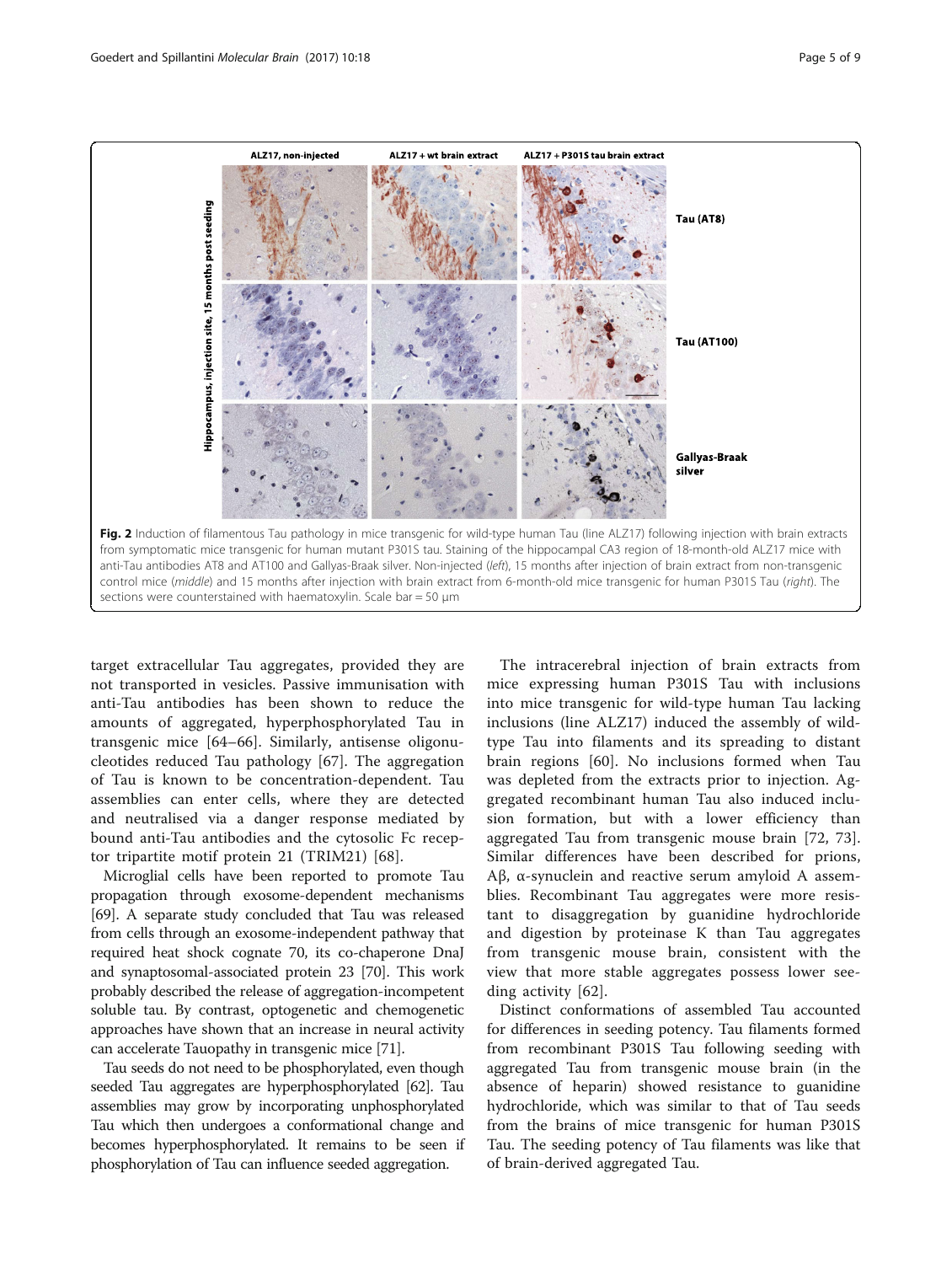When presymptomatic P301S Tau transgenic mice were injected intracerebrally with brain extracts from symptomatic animals, Tau inclusions formed rapidly at the injection sites [\[74](#page-8-0)]. Contralateral and caudo-rostral propagation was evident in nuclei with strong afferent and efferent connections to the injection sites, indicating that the spread of pathology was dependent on connectivity, not proximity.

The intraperitoneal injection of brain extracts from symptomatic P301S Tau transgenic mice into presymptomatic mice promoted the formation of cerebral Tau inclusions [[75\]](#page-8-0). Aggregated Tau can thus promote inclusion formation in the central nervous system of transgenic mice following peripheral administration. Similar findings have been reported for prions, assembled Aβ and assembled α-synuclein.

We dissected the molecular characteristics of seedcompetent Tau from the brains of symptomatic P301S Tau transgenic mice (Fig. 3) [[76\]](#page-8-0). Sucrose gradient fractions caused aggregation in transfected cells only when large Tau aggregates (>10mers) were present. The same fractions induced the formation and spreading of filamentous Tau in presymptomatic transgenic mice, whereas fractions containing monomers and small Tau aggregates were inactive. By immunoelectron microscopy, seed-competent sucrose gradient fractions contained aggregated Tau species ranging from ring-like structures to small fibrils.

# Strains of aggregated TAU

In 2013, we showed that the intracerebral injection of brain homogenates from humans with pathologically confirmed Tauopathies led to the formation of neuronal and glial Tau inclusions in ALZ17 mice [[77](#page-8-0)]. Inclusions formed after inoculation of brain homogenates from all cases of AD, TD, PiD, AGD, PSP and CBD. Brain homogenates from patients with AGD, PSP and CBD produced lesions similar to those of the human disorders. With the exception of PiD (3R), the inclusions of the Tauopathies used were made of either 4R Tau (AGD, PSP and CBD) or a mixture of 3R and 4R Tau (AD and TD).

Injection of PSP homogenates into ALZ17 mice gave rise to silver-positive neuronal and glial Tau aggregates; the latter were similar to tufted astrocytes, the hallmark lesion of PSP. The injection of CBD homogenates produced neuronal inclusions and silver-positive structures reminiscent of astrocytic plaques. With AGD homogenates, argyrophilic grains and silver-negative astrocytic Tau inclusions were seen, like in the human disease. With the exception of PiD, Tau inclusions propagated over time to connected brain regions. Similar inclusions, but fewer in number, formed after the intracerebral injection into non-transgenic mice of brain homogenates from human Tauopathies. Similar findings have been reported by others following the injection of AD brain extracts into wild-type mice [\[78](#page-8-0), [79](#page-8-0)].



Fig. 3 Seeding of Tau aggregation with sucrose gradient fractions from the brains of mice transgenic for human mutant P301S Tau in a cell-based assay. The mice were aged 4.4 weeks (no symptoms, no Tau filaments) or 24.4 weeks (symptoms, abundant Tau filaments). Sucrose gradient fractions were used to seed aggregation of Tau in HEK cells expressing 1N4R Tau with the P301S mutation. The pellet from a 100,000 g spin of seeded cells was analysed by Western blotting for total Tau and Tau phosphorylated at S202/T205 (anti-Tau antibodies DA9 and AT8). Filamentous Tau runs at approximately 68 kDa (HMW, high-molecular weight); non-filamentous Tau runs at approximately 59 kDa (LMW, low-molecular weight). The positive control consisted in seeding with sarkosyl-extracted Tau from unfractionated brains of symptomatic transgenic P301S Tau mice and the normalised positive control was seeding with sarkosyl-extracted Tau from symptomatic mice, normalised for total Tau levels relative to those of the sucrose gradient fractions. Seeding ability correlated with the presence of the 64 kDa band in 24.4-week-old mice (20–50% sucrose gradient fractions). No seeding was observed upon addition of sucrose gradient fractions from the brains of 4.4-week-old mice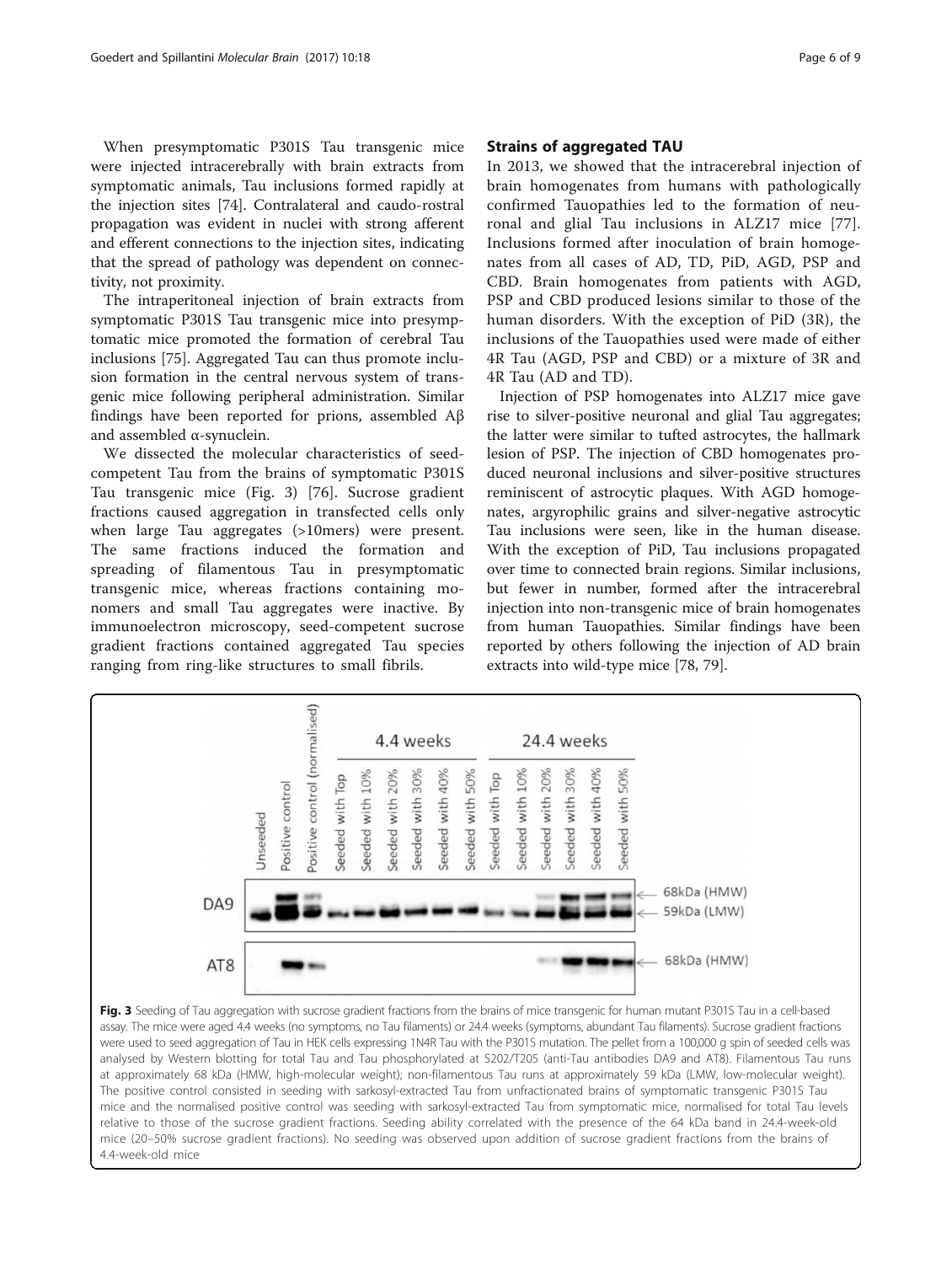<span id="page-6-0"></span>These findings were complemented by studies in HEK293 cells that had been stably transfected with part of 4R Tau (residues 244–372) with mutations P301L and V337M fused to YFP [[80](#page-8-0)]. When exposed to Tau seeds, mutant 4R Tau aggregated. Two Tau strains were isolated, based on distinct inclusion morphologies, as well as different biochemical and structural characteristics. Inoculation of these assemblies into the hippocampus of young mice transgenic for human mutant P301S tau (line PS19) induced Tau pathologies that were stable through serial transmission. When HEK cells expressing mutant 4R Tau were seeded with homogenates from these brains, inclusions formed that were identical to those present initially. In subsequent work, another 18 Tau strains were isolated [\[81](#page-8-0)]. It remains to be seen how these strains relate to the molecular conformers of aggregated Tau that are characteristic of human Tauopathies.

Induced Tau pathology propagated serially, when brain homogenates from ALZ17 mice that had received bilateral injections of brain extracts from human P301S Tau transgenic mice 18 months earlier, were injected into 3 month-old ALZ17 mice [\[77](#page-8-0)]. In a different experiment, homogenates were prepared from the brains of nontransgenic mice that had been injected bilaterally with AGD brain homogenates 18 months earlier. Twelve months after the intracerebral injection of these homogenates into ALZ17 mice, many neuropil threads and Tau aggregates were present at the injection sites.

Overexpression of full-length human wild-type 2N3R tau or mutant P301S tau resulted in seeded aggregation upon exposure to AD seeds [[68, 78\]](#page-8-0). Similar findings were obtained when primary neurons from wild-type mice were treated with Tau filaments from AD brain [[79\]](#page-8-0). Seeded aggregation of mutant 4R Tau (244–372) was also observed upon exposure to CTE, PSP, CBD and AGD brain extracts [\[82](#page-8-0)]. However, these findings were at the light microscopic level. The resulting Tau filament morphologies are not known. Different strains of aggregated Tau may well exist, but additional work is required. In particular, it will be important to determine if Tau strains from human brain possess unique structural features.

# Conclusion

The ordered assembly of Tau represents the gain of toxic function that causes human Tauopathies. Downstream of assembly, Tau propagation and neurodegeneration take place. Small Tau fibrils are the major species responsible for propagation. The molecular Tau species responsible for neurodegeneration remain to be identified.

#### Acknowledgements Not applicable.

# Funding

Not applicable.

#### Availability of data and supporting materials Not applicable.

#### Authors' contributions

Both authors contributed equally to the writing.

#### Competing interests

The authors declare that they have no competing interests.

#### Consent for publication

Not applicable.

#### Ethics approval and consent to participate

Not applicable.

#### Publisher's Note

Springer Nature remains neutral with regard to jurisdictional claims in published maps and institutional affiliations.

#### Author details

<sup>1</sup>MRC Laboratory of Molecular Biology, Francis Crick Avenue, Cambridge CB2 0QH, UK. <sup>2</sup>Department of Clinical Neurosciences, Clifford Allbutt Building University of Cambridge, Hills Road, Cambridge CB2 0AH, UK.

## Received: 3 May 2017 Accepted: 17 May 2017 Published online: 30 May 2017

#### References

- 1. Goedert M. Alzheimer's and Parkinson's diseases: the prion concept in relation to assembled Aβ, tau and α-synuclein. Science. 2015;349:1255555.
- 2. Arendt T, Stieler JT, Holzer M. Tau and tauopathies. Brain Res Bull. 2016;126:238–92.
- 3. Ghetti B, Oblak AL, Boeve BF, Johnson KA, Dickerson BC, Goedert M. Frontotemporal dementia caused by microtubule-associated protein tau gene (MAPT) mutations: a chameleon for neuropathology and neuroimaging. Neuropathol Appl Neurobiol. 2015;41:24–46.
- 4. Selkoe DJ, Hardy J. The amyloid hypothesis of Alzheimer's disease at 25 years. EMBO Mol Med. 2016;8:595–608.
- 5. Wilcock GK, Esiri MM. Plaques, tangles and dementia. A quantitative study. J Neurol Sci. 1982;56:343–56.
- 6. Nelson PT, Alafuzoff I, Bigio EH, Bouras C, Braak H, Cairns NJ, Castellani RJ, Crain BJ, Davies P, Del Tredici K, Duyckaerts C, Frosch MP, Haroutunian V, Hof PR, Hulette CM, Hyman BT, Iwatsubo T, Jellinger KA, Jicha GA, Kövari E, Kukull WA, Leverenz JB, Love S, Mackenzie IR, Mann DM, Masliah E, McKee AC, Montine TJ, Morris JC, Schneider JA, Sonnen JA, Thal DR, Trojanowski JQ, Troncoso JC, Wisniewski T, Woltjer RL, Beach TG. Correlation of Alzheimer disease neuropathologic changes with cognitive status: a review of the literature. J Neuropathol Exp Neurol. 2012;71:362–81.
- 7. Bondareff W, Mountjoy CQ, Roth M, Hauser DL. Neurofibrillary degeneration and neuronal loss in Alzheimer's disease. Neurobiol Aging. 1989;10:709–15.
- 8. Prusiner SB. Novel proteinaceous infectious particles cause scrapie. Science. 1982;216:136–44.
- 9. Goedert M, Spillantini MG, Jakes R, Rutherford D, Crowther RA. Multiple isoforms of human microtubule-associated protein tau: sequences and localization in neurofibrillary tangles of Alzheimer's disease. Neuron. 1989;3:519–26.
- 10. Goedert M, Spillantini MG, Crowther RA. Cloning of a big tau microtubuleassociated protein tau characteristic of the peripheral nervous system. Proc Natl Acad Sci U S A. 1992;89:1983–7.
- 11. Couchie D, Mavilia C, Georgieff IS, Liem RK, Shelanski ML, Nunez J. Primary structure of high molecular weight tau present in the peripheral nervous system. Proc Natl Acad Sci U S A. 1992;89:4378–81.
- 12. Wang Y, Mandelkow E. Tau in physiology and pathology. Nat Rev Neurosci. 2016;17:5–21.
- 13. Janning D, Igaev M, Sündermann F, Bruhmann J, Beutel O, Heinisch JJ, Bakota L, Piehler J, Junge W, Brandt R. Single-molecule tracking of tau reveals fast kiss-and-hop interaction with microtubules in living neurons. Mol Biol Cell. 2014;25:3541–51.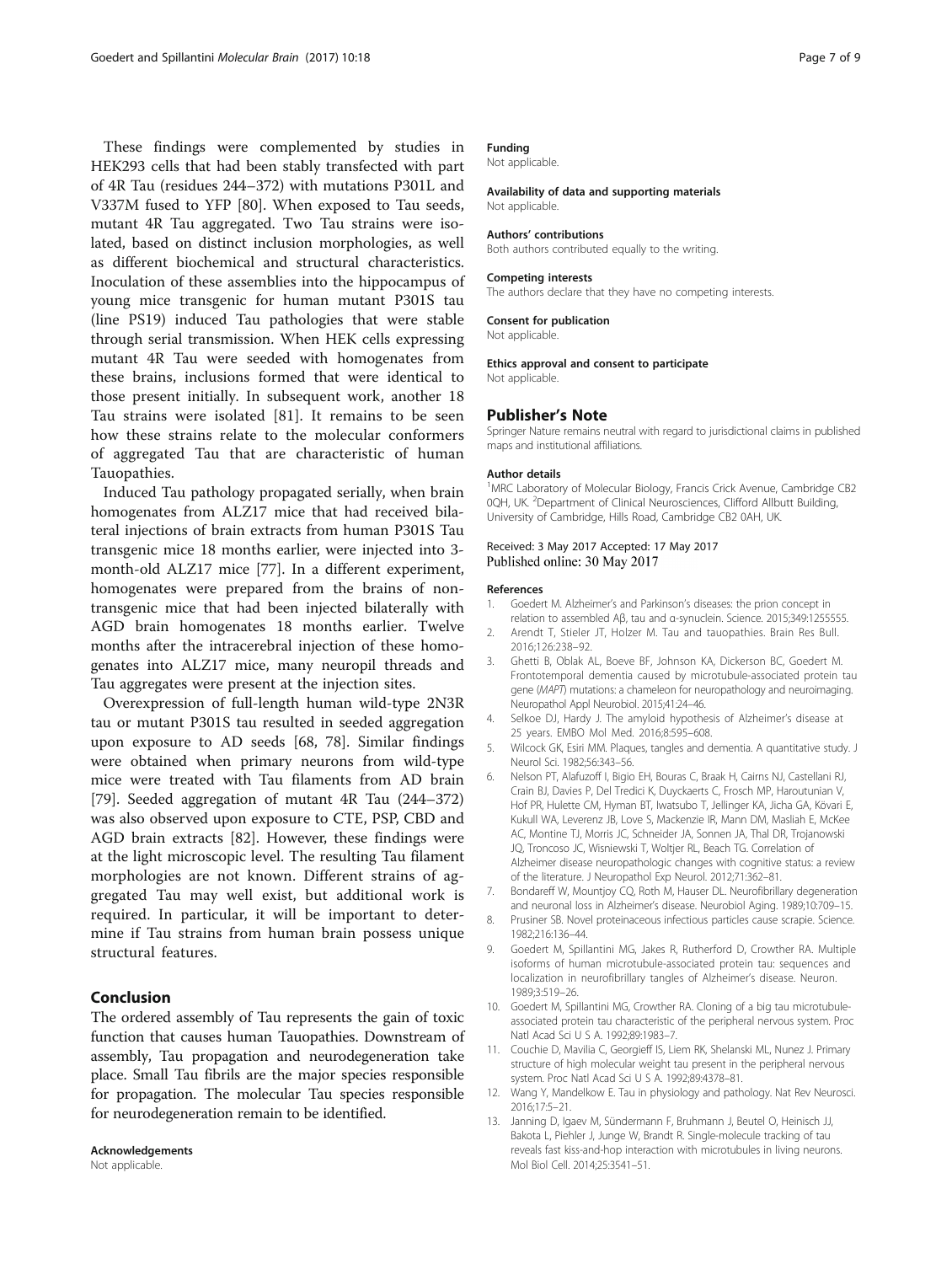- <span id="page-7-0"></span>14. Niewidok B, Igaev M, Sündermann F, Janning D, Bakota L, Brandt R. Presence of a carboxy-terminal pseudorepeat and disease-like pseudohyperphosphorylation critically influence tau's interaction with microtubules in axon-like processes. Mol Biol Cell. 2016;27:3537–49.
- 15. Morris M, Knudsen GM, Maeda S, Trinidad JC, Ioanoviciu A, Burlingame AL, Mucke L. Tau post-translational modifications in wild-type and human amyloid precursor protein transgenic mice. Nat Neurosci. 2015;18:1183–9.
- 16. Goedert M, Jakes R. Expression of separate isoforms of human tau protein: correlation with the tau pattern in brain and effects on tubulin polymerization. EMBO J. 1990;9:4225–30.
- 17. Yoshida H, Goedert M. Molecular cloning and functional characterization of chicken brain tau: isoforms with up to five tandem repeats. Biochemistry. 2002;41:15203–11.
- 18. Aizawa H, Emori Y, Murofushi H, Kawasaki H, Sakai H, Suzuki K. Molecular cloning of a ubiquitously distributed microtubule-associated protein with Mr 190,000. J Biol Chem. 1990;265:13849–55.
- 19. Lewis SA, Wang D, Cowan NJ. Microtubule-associated protein MAP2 shares a microtubule binding motif with tau protein. Science. 1988;242:936–9.
- 20. Sündermann F, Fernandez M-P, Morgan RO. An evolutionary roadmap to the microtubule-associated protein MAP Tau. BMC Genomics. 2016;17:264.
- 21. Goedert M, Baur CP, Ahringer J, Jakes R, Hasegawa M, Spillantini MG, Smith MJ, Hill F. PTL-1, a microtubule-associated protein with tau-like repeats from the nematode Caenorhabditis elegans. J Cell Sci. 1996;109:2661–72.
- 22. Heidary G, Fortini ME. Identification and characterization of the Drosophila tau homolog. Mech Dev. 2001;108:171–8.
- 23. Goedert M, Wischik CM, Crowther RA, Walker JE, Klug A. Cloning and sequencing of the cDNA encoding a core protein of the paired helical filament of Alzheimer disease: identification as the microtubule-associated protein tau. Proc Natl Acad Sci U S A. 1988;85:4051–5.
- 24. Wischik CM, Novak M, Thogersen HC, Edwards PC, Runswick MJ, Jakes R, Walker JE, Milstein C, Roth M, Klug A. Isolation of a fragment of tau derived from the core of the paired helical filament of Alzheimer disease. Proc Natl Acad Sci U S A. 1988;85:4506–10.
- 25. Wischik CM, Novak M, Edwards PC, Klug A, Tichelaar W, Crowther RA. Structural characterization of the core of the paired helical filament of Alzheimer disease. Proc Natl Acad Sci U S A. 1988;85:4884–8.
- 26. Kondo J, Honda T, Mori H, Hamada Y, Miura R, Ogawara M, Ihara Y. The carboxyl third of tau is tightly bound to paired helical filaments. Neuron. 1988;1:827–34.
- 27. Wegmann S, Medalsy ID, Mandelkow E, Müller DJ. The fuzzy coat of pathological human tau fibrils is a two-layered polyelectrolyte brush. Proc Natl Acad Sci U S A. 2013;110:E313–21.
- 28. Berriman J, Serpell LC, Oberg KA, Fink AL, Goedert M, Crowther RA. Tau filaments from human brain and from in vitro assembly of recombinant proteins show cross-beta structure. Proc Natl Acad Sci U S A. 2003;100:9034–8.
- 29. Iqbal K, Liu F, Gong CX. Tau and neurodegenerative disease: the story so far. Nat Rev Neurol. 2016;12:15–27.
- 30. Arendt T, Stieler J, Strijkstra AM, Hut RA, Rüdiger J, Van der Zee EA, Harkany T, Holzer M, Härtig W. Reversible paired helical filament-like phosphorylation of tau is an adaptive process associated with neuronal plasticity in hibernating animals. J Neurosci. 2003;23:6972–81.
- 31. Crowther RA. Straight and paired helical filaments in Alzheimer disease have a common structural unit. Proc Natl Acad Sci U S A. 1991;88:2288–92.
- 32. Crary JF, Trojanowski JQ, Schneider JA, Abisambra JF, Abner EL, Alazuloff I, Arnold SE, Attems J, Beach TG, Bigio EH, Cairns NJ, Dickson DW, Gearing M, Grinberg LT, Hof PR, Hyman BT, Jellinger K, Jicha GA, Kovacs GG, Knopman DS, Kofler J, Kukull WA, Mackenzie IR, Masliah E, McKee A, Montine TJ, Murray ME, Neltner JH, Santa-Maria I, Seeley WW, Serrano-Pozo A, Shelanski ML, Stein T, Takao M, Thal DR, Toledo JB, Troncoso JC, Vonsattel JP, White CL, Wisniewski T, Woltier RL, Yamada M, Nelson PT. Primary age-related tauopathy (PART): a common pathology associated with human aging. Acta Neuropathol. 2014;128:755–66.
- 33. Duyckaerts C, Braak H, Brion JP, Buée L, Del Tredici K, Goedert M, Halliday G, Neumann M, Spillantini MG, Tolnay M, Uchihara T. PART is part of Alzheimer disease. Acta Neuropathol. 2015;129:749–56.
- 34. Goedert M, Jakes R, Spillantini MG, Hasegawa M, Smith MJ, Crowther RA. Assembly of microtubule-associated protein tau into Alzheimerlike filaments induced by sulphated glycosaminoglycans. Nature. 1996;383:550–3.
- 35. Pérez M, Valpuesta JM, Medina M, De Garcini EM, Avila J. Polymerization of tau into filaments in the presence of heparin: the minimal sequence required for tau-tau interaction. J Neurochem. 1996;67:1183–90.
- 36. Goedert M, Spillantini MG, Cairns NJ, Crowther RA. Tau proteins of Alzheimer paired helical filaments: abnormal phosphorylation of all six brain isoforms. Neuron. 1992;8:159–68.
- 37. Von Bergen M, Friedhoff P, Biernat J, Heberle J, Mandelkow EM, Mandelkow E. Assembly of tau protein into Alzheimer paired helical filaments depends on a local sequence motif (306-VQIVYK-311) forming beta structure. Proc Natl Acad Sci U S A. 2000;97:5129–34.
- 38. Von Bergen M, Barghorn S, Li L, Marx A, Biernat J, Mandelkow EM, Mandelkow E. Mutations of tau protein in frontotemporal dementia promote aggregation of paired helical filaments by enhancing local beta structure. J Biol Chem. 2001;276:48165–74.
- 39. Sawaya MR, Sambashivan S, Nelson R, Ivanova MI, Sievers SA, Apostol MI, Thompson MJ, Balbirnie M, Wiltzius JJ, McFarlane HT, Madsen AO, Riekel C, Eisenberg D. Atomic structures of amyloid cross-beta spines reveal varied steric zippers. Nature. 2007;447:453–7.
- 40. Kadavath H, Jaremko M, Jaremko L, Biernat J, Mandelkow E, Zweckstetter M. Folding of the tau protein on microtubules. Angew Chem Int Ed. 2015;54:10347–51.
- 41. Xie C, Soeda Y, Shinzaki Y, In Y, Tomoo K, Ihara Y, Miyasaka T. Identification of key amino acids responsible for the distinct aggregation properties of microtubule-associated protein 2 and tau. J Neurochem. 2015;135:19–26.
- 42. Poorkaj P, Bird TD, Wijsman E, Nemens E, Garruto RM, Anderson L, Andreadis A, Wiederholt WC, Raskind M, Schellenberg GD. Tau is a candidate gene for chromosome 17 frontotemporal dementia. Ann Neurol. 1998;43:815–25.
- 43. Hutton M, Lendon CL, Rizzu P, Baker M, Froelich S, Houlden H, Pickering-Brown S, Chakraverty S, Isaacs A, Grover A, Hackett J, Adamson J, Lincoln S, Dickson D, Davies P, Petersen RC, Stevens M, de Graaf E, Wauters E, van Baren J, Hillebrand M, Joosse M, Kwon JM, Nowotny P, Che LK, Norton J, Morris JC, Reed LA, Trojanowski JQ, Basun H, Lannfelt L, Neystat M, Fahn S, Dark F, Tannenberg T, Dodd PR, Hayward N, Kwok JBJ, Schofield PR, Andreadis A, Snowden J, Craufurd D, Neary D, Owen F, Oostra BA, Hardy J, Goate A, van Swieten J, Mann D, Lynch T, Heutink P. Association of missense and 5′-splice site mutations in tau with the inherited demenmtia FTDP-17. Nature. 1998;393:702–5.
- 44. Spillantini MG, Murrell JR, Goedert M, Farlow MR, Klug A, Ghetti B. Mutation in the tau gene in familial multiple system tauopathy with presenile dementia. Proc Natl Acad Sci U S A. 1998;95:7737–41.
- 45. Crowther RA, Goedert M. Abnormal tau-containing filaments in neurodegenerative diseases. J Struct Biol. 2000;130:271–9.
- 46. Iovino M, Agathou S, González-Rueda A, Del Castillo-Herrera M, Borroni B, Alberici A, Lynch T, O'Dowd S, Geti I, Gaffney D, Vallier L, Paulsen O, Káradóttir RT, Spillantini MG. Early maturation and distinct tau pathology in induced pluripotent stem cell-derived neurons from patients with MAPT mutations. Brain. 2015;138:3345–59.
- 47. Sposito T, Preza E, Mahoney CJ, Setó-Salvia N, Ryan NS, Morris HR, Arber C, Devine MJ, Goulden H, Warner TT, Bushell TJ, Zagnoni M, Kunath T, Livesey FJ, Fox NC, Rossor MN, Hardy J, Wray S. Developmental regulation of tau splicing is disrupted in stem cell-derived neurons from frontotemporal dementia patients with the 10 + 16 splice-site mutation in MAPT. Hum Mol Genet. 2015;24:5260–9.
- 48. Goedert M, Eisenberg DS, Crowther RA. Propagation of Tau aggregates and neurodegeneration. Annu Rev Neurosci 2017;40:189–210.
- 49. Stefansson H, Helgason A, Thorleifsson G, Steinthorsdottir V, Masson G, Barnard J, Baker A, Jonasdottir A, Ingason A, Gudnadottir VG, Desnica N, Hicks A, Gylfason A, Gudbjartsson DF, Jonsdottir GM, Sainz J, Agnarsson K, Birgisdottir B, Ghosh S, Olafsdottir A, Cazier JB, Kristjansson K, Frigge ML, Thorgeirsson TE, Gulcher JR, Kong A, Stefansson K. A common inversion under selection in Europeans. Nat Genet. 2005;37:129–37.
- 50. Zhao Y, Tseng I-C, Heyser CJ, Rockenstein E, Mante M, Adame A, Zheng Q, Huang T, Wang X, Arslan PE, Chakrabarty P, Wu C, Bu G, Mobley WC, Y-w Z, St George-Hyslop P, Masliah E, Fraser PK, Xu H. Appoptosin-mediated caspase cleavage of tau contributes to progressive supranuclear palsy pathogenesis. Neuron. 2015;87:963–75.
- 51. Höglinger GU, Melhem NM, Dickson DW, Sleiman PM, Wamng LS, Klei L, Rademakers R, de Silva R, Litvan I, Riley DE, van Swieten JC, Heutink P, Wszolek ZK, Uitti RJ, Vandrovcova J, Hurtig HI, Gross RG, Maetzler W, Goldwurm S, Tolosa E, Borroni B, Pastor P, Cantwell LB, Han MR, Dillman A,